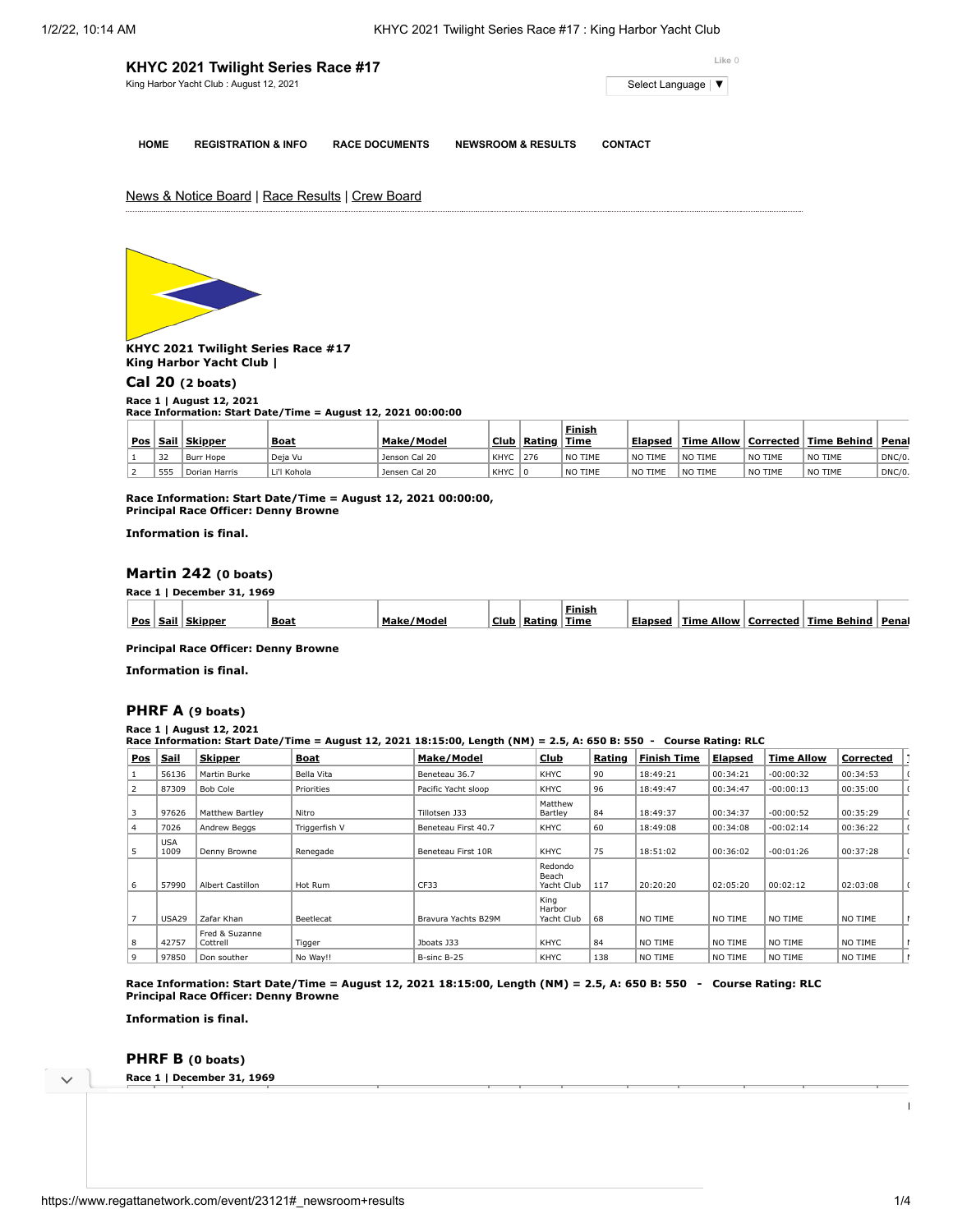## **[V-Fleet](https://www.regattanetwork.com/clubmgmt/applet_race_scores_khyc.php?regatta_id=23121&race_num=1) (2 boats) Race 1 | August 12, 2021**

**Race Information: Start Date/Time = August 12, 2021 18:05:00, Length (NM) = 2.9, A: 650 B: 550 - Course Rating: RLC**

| Pos | Sail  | <u>Skipper</u>                              | <u>Boat</u>        | Make/Model          | Club | Rating | Finish Time | Elapsed   | <b>Time Allow</b> | Corrected | <b>Time Behind</b> |
|-----|-------|---------------------------------------------|--------------------|---------------------|------|--------|-------------|-----------|-------------------|-----------|--------------------|
|     | 56384 | Michael Devine                              | MEIMI <sub>2</sub> | Columbia Challenger | KHYC | 275    | 18:49:02    | 00:44:02  | 00:09:20          | 00:34:42  | 00:00:00           |
|     | 27432 | John/Bob<br><sup>1</sup> Mitchell/Mackenzie | Oliver             | Schock Santana 27   | Khyo | 201    | 18:47:23    | 100:42:27 | 00:05:42          | 00:36:41  | 00:01:59           |

**Race Information: Start Date/Time = August 12, 2021 18:05:00, Length (NM) = 2.9, A: 650 B: 550 - Course Rating: RLC Principal Race Officer: Denny Browne**

**Information is final.**

# **[H-Fleet](https://www.regattanetwork.com/clubmgmt/applet_race_scores_khyc.php?regatta_id=23121&race_num=1) (8 boats)**

**Race 1 | August 12, 2021 Race Information: Start Date/Time = August 12, 2021 18:05:00, Length (NM) = 3.1 - Course Rating: RLC**

| <b>Pos</b>     | <u>Sail</u> | <b>Skipper</b>   | <b>Boat</b>  | Make/Model           | Club                            | Rating | <b>Finish Time</b> | <b>Elapsed</b> | <b>Time Allow</b> | Corrected | Time I  |
|----------------|-------------|------------------|--------------|----------------------|---------------------------------|--------|--------------------|----------------|-------------------|-----------|---------|
|                |             |                  |              |                      | Port                            |        |                    |                |                   |           |         |
|                | 2201        | John Coye        | SLOOP JOHN B | J Boats j/24         | Royal YC                        | 423    | 18:49:46           | 00:44:46       | 00:21:51          | 00:22:55  | 00:00:0 |
| $\overline{2}$ | 523         | Jill Alstott     | Arrogante    | Jboat J24            | <b>RBYC</b>                     | 411    | 20:20:20           | 02:15:20       | 00:21:14          | 01:54:06  | 01:31:1 |
|                | 123         | Marc Jacob       | Papillon     | Hunter 30 Hunter 30  | <b>NA</b>                       | 415    | 18:49:40           | 00:44:40       | 00:21:27          | 00:23:13  | 00:00:1 |
| 4              | 5570        | Kenneth Blight   | Jubilee      | Catalina 30          | KHYC                            | 442    | 18:52:34           | 00:47:34       | 00:22:50          | 00:24:44  | 00:01:4 |
|                | 7668        | Bud Legg         | Fini         | Alerion Express 28   | KHYC                            | 421    | 18:53:45           | 00:48:45       | 00:21:45          | 00:27:00  | 00:04:0 |
| 6              | 00000       | Kent Lowell      | GuacAmore    | Catalina 34          | King<br>Harbor<br>Yacht<br>Club | 459    | 18:55:52           | 00:50:52       | 00:23:43          | 00:27:09  | 00:04:1 |
|                | 1208        | Thomas Jett      | Blue Haven   | Catalina Catalina 34 | KHYC                            | 442    | NO TIME            | NO TIME        | NO TIME           | NO TIME   | NO TIMI |
| 8              | 37764       | Rafael Fernandez | Nina         | Hunter 30 Sloop      | King<br>Harbor<br>Yacht<br>Club | 398    | NO TIME            | NO TIME        | NO TIME           | NO TIME   | NO TIMI |

**Race Information: Start Date/Time = August 12, 2021 18:05:00, Length (NM) = 3.1 - Course Rating: RLC Principal Race Officer: Denny Browne**

## **Information is final.**

| Registration Problems or Questions? Visit our Support Desk   View Our Privacy Policy<br>Powered by Regatta Network®   Online Sailing Event Registration and Management Services.<br>© 2022 Regatta Network, Inc. All Rights Reserved. Regatta Network is a registered Trademark of Regatta Network Inc. |                                   |  |  |  |  |  |
|---------------------------------------------------------------------------------------------------------------------------------------------------------------------------------------------------------------------------------------------------------------------------------------------------------|-----------------------------------|--|--|--|--|--|
| <b>HEMIKHIIK</b><br><b>REGATTA</b><br><b>NETWORK</b>                                                                                                                                                                                                                                                    | $\overline{55}$<br><b>SAILING</b> |  |  |  |  |  |

 $\checkmark$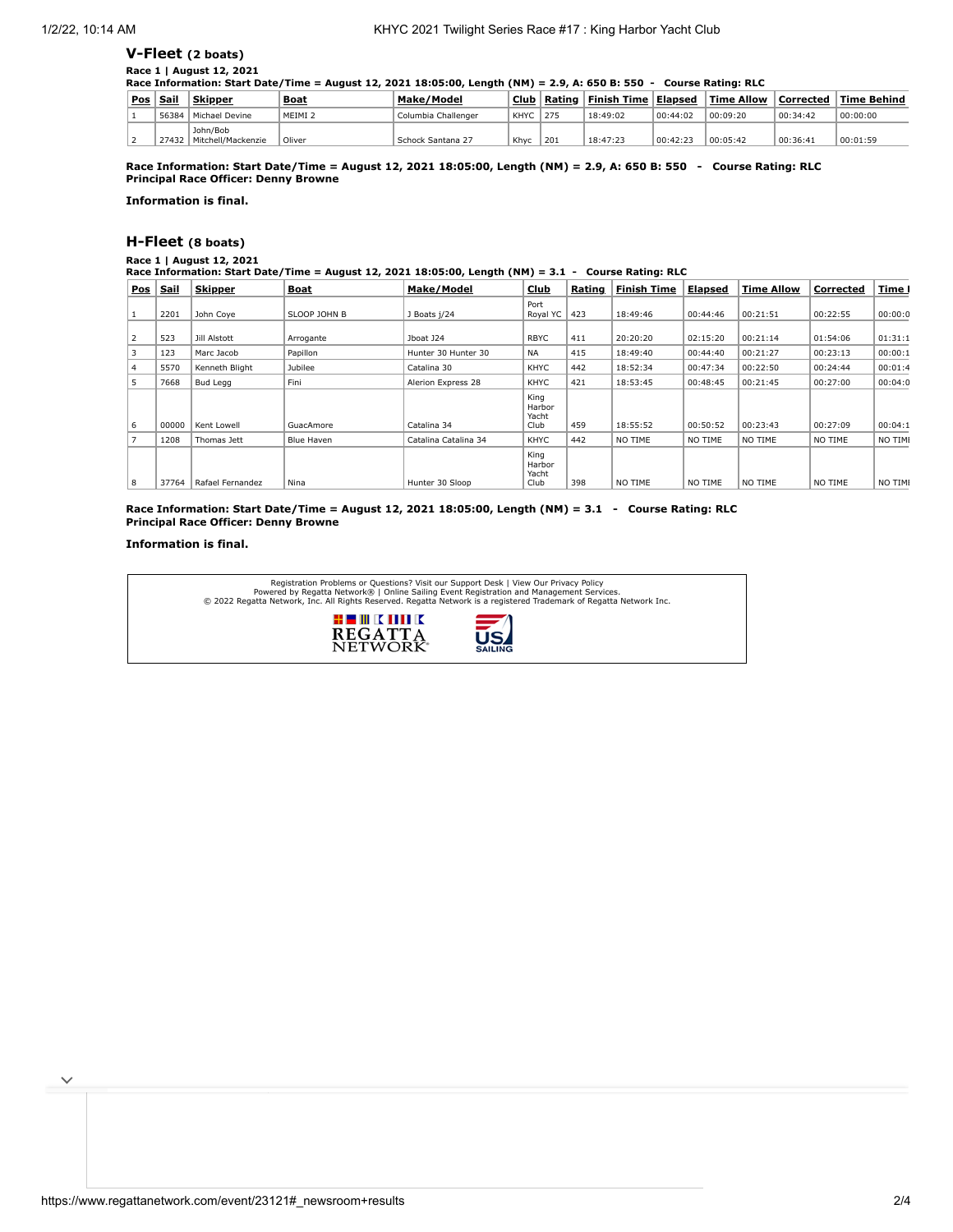$\vee$